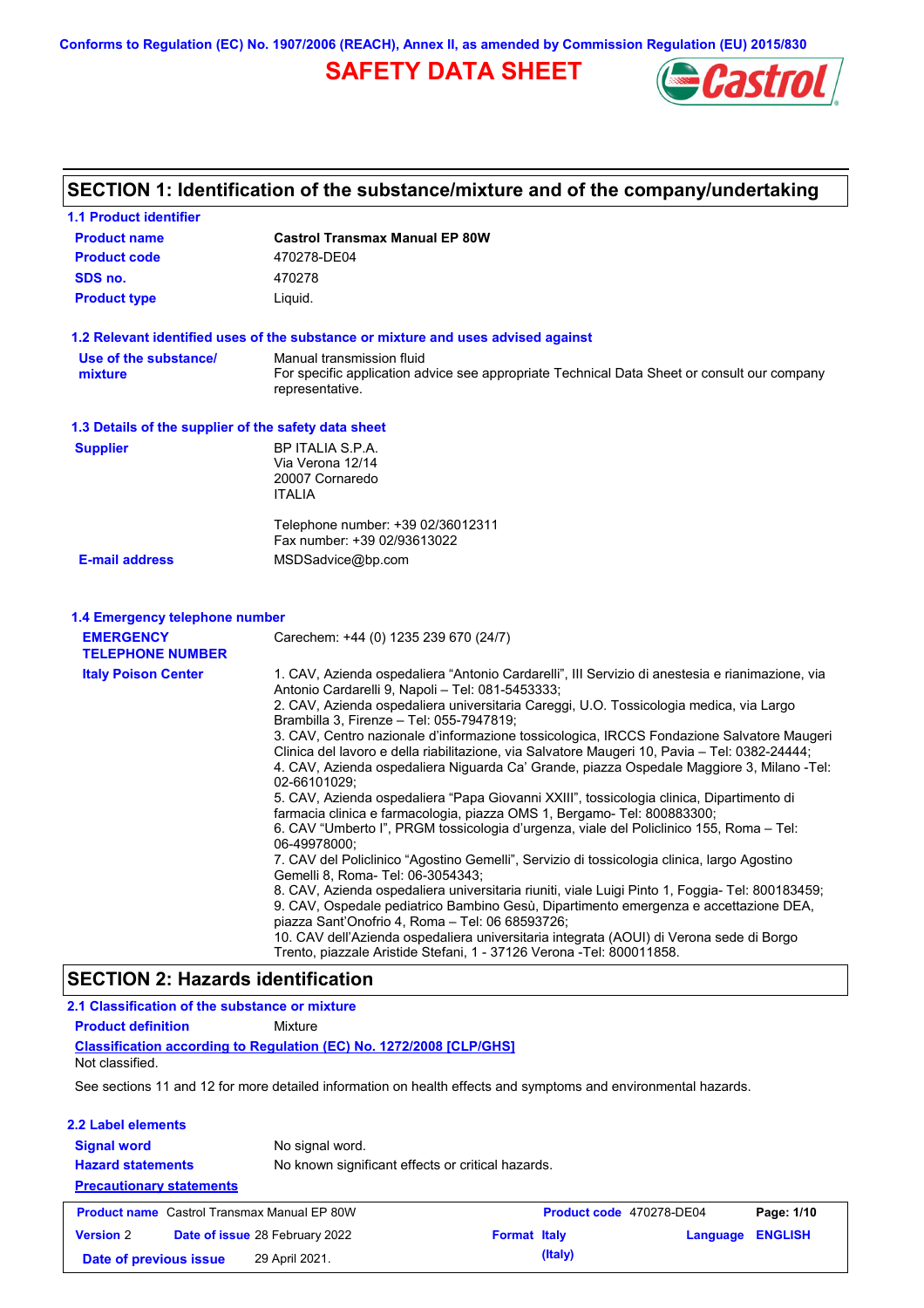# **SECTION 2: Hazards identification**

| <b>Prevention</b>                                                                                                                                        | Not applicable.                                                                                               |
|----------------------------------------------------------------------------------------------------------------------------------------------------------|---------------------------------------------------------------------------------------------------------------|
| <b>Response</b>                                                                                                                                          | Not applicable.                                                                                               |
| <b>Storage</b>                                                                                                                                           | Not applicable.                                                                                               |
| <b>Disposal</b>                                                                                                                                          | Not applicable.                                                                                               |
| <b>Supplemental label</b><br>elements                                                                                                                    | Not applicable.                                                                                               |
| EU Regulation (EC) No. 1907/2006 (REACH)                                                                                                                 |                                                                                                               |
| <b>Annex XVII - Restrictions</b><br>on the manufacture,<br>placing on the market<br>and use of certain<br>dangerous substances,<br>mixtures and articles | Not applicable.                                                                                               |
| <b>Special packaging requirements</b>                                                                                                                    |                                                                                                               |
| <b>Containers to be fitted</b><br>with child-resistant<br>fastenings                                                                                     | Not applicable.                                                                                               |
| <b>Tactile warning of danger</b>                                                                                                                         | Not applicable.                                                                                               |
| 2.3 Other hazards                                                                                                                                        |                                                                                                               |
| <b>Results of PBT and vPvB</b><br>assessment                                                                                                             | Product does not meet the criteria for PBT or vPvB according to Regulation (EC) No. 1907/2006,<br>Annex XIII. |
| <b>Product meets the criteria</b><br>for PBT or vPvB according<br>to Regulation (EC) No.<br>1907/2006, Annex XIII                                        | This mixture does not contain any substances that are assessed to be a PBT or a vPvB.                         |
| Other hazards which do<br>not result in classification                                                                                                   | Defatting to the skin.                                                                                        |

### **SECTION 3: Composition/information on ingredients**

**Mixture** 

### **3.2 Mixtures**

**Product definition**

Highly refined base oil (IP 346 DMSO extract < 3%). Proprietary performance additives.

### **This product does not contain any hazardous ingredients at or above regulated thresholds.**

### **SECTION 4: First aid measures**

| 4.1 Description of first aid measures |                                                                                                                                                                                                                                         |
|---------------------------------------|-----------------------------------------------------------------------------------------------------------------------------------------------------------------------------------------------------------------------------------------|
| Eye contact                           | In case of contact, immediately flush eyes with plenty of water for at least 15 minutes. Eyelids<br>should be held away from the eyeball to ensure thorough rinsing. Check for and remove any<br>contact lenses. Get medical attention. |
| <b>Skin contact</b>                   | Wash skin thoroughly with soap and water or use recognised skin cleanser. Remove<br>contaminated clothing and shoes. Wash clothing before reuse. Clean shoes thoroughly before<br>reuse. Get medical attention if irritation develops.  |
| <b>Inhalation</b>                     | If inhaled, remove to fresh air. Get medical attention if symptoms occur.                                                                                                                                                               |
| <b>Ingestion</b>                      | Do not induce vomiting unless directed to do so by medical personnel. Get medical attention if<br>symptoms occur.                                                                                                                       |
| <b>Protection of first-aiders</b>     | No action shall be taken involving any personal risk or without suitable training.                                                                                                                                                      |

See Section 11 for more detailed information on health effects and symptoms.

### **Potential acute health effects Inhalation** Vapour inhalation under ambient conditions is not normally a problem due to low vapour pressure. **Ingestion** No known significant effects or critical hazards. **Skin contact** Defatting to the skin. May cause skin dryness and irritation. **Eye contact** No known significant effects or critical hazards. **Delayed and immediate effects as well as chronic effects from short and long-term exposure**

| <b>Product name</b> Castrol Transmax Manual EP 80W |  | <b>Product code</b> 470278-DE04       |                     | Page: 2/10 |                  |  |
|----------------------------------------------------|--|---------------------------------------|---------------------|------------|------------------|--|
| <b>Version 2</b>                                   |  | <b>Date of issue 28 February 2022</b> | <b>Format Italy</b> |            | Language ENGLISH |  |
| Date of previous issue                             |  | 29 April 2021.                        |                     | (Italy)    |                  |  |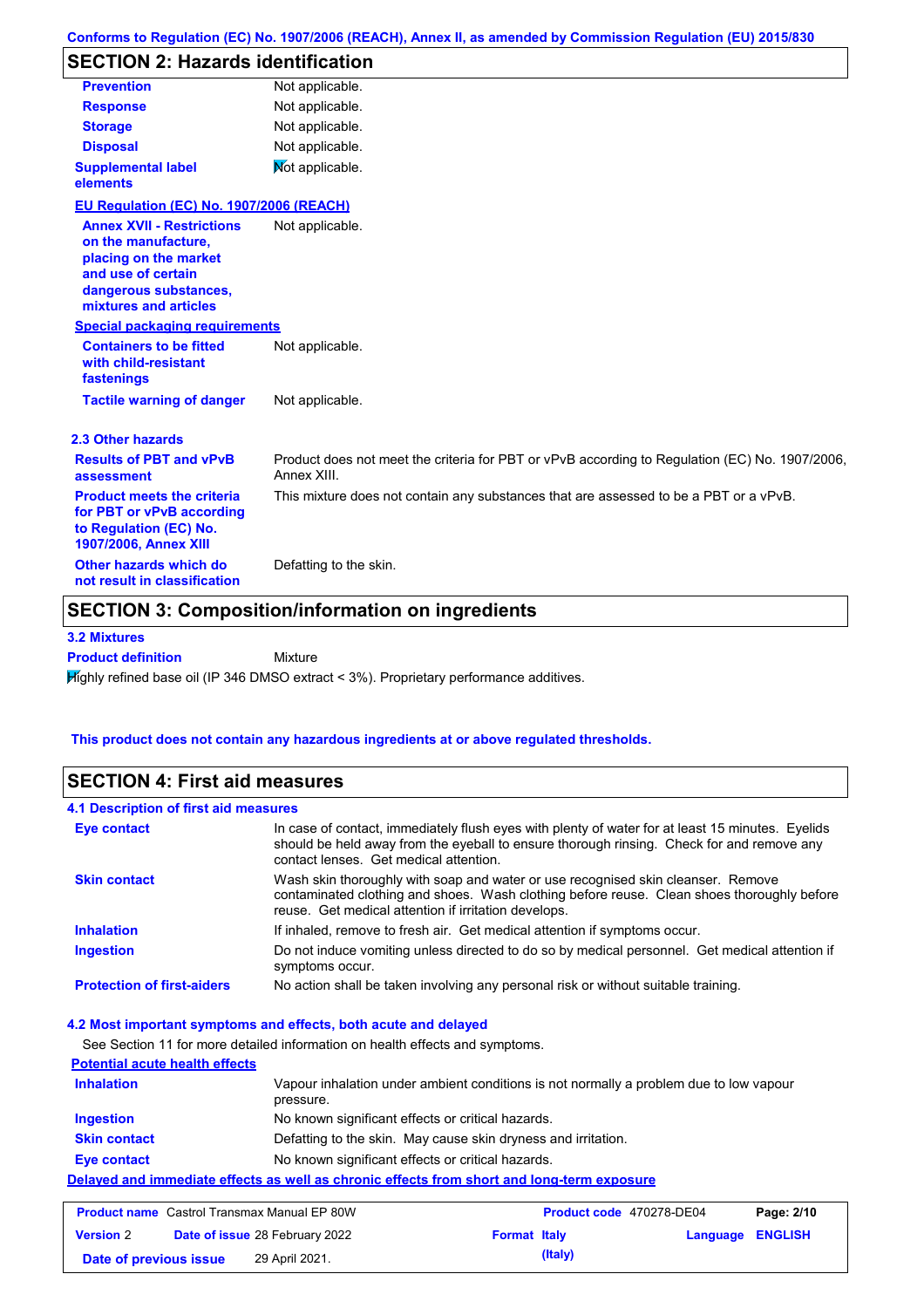### **Conforms to Regulation (EC) No. 1907/2006 (REACH), Annex II, as amended by Commission Regulation (EU) 2015/830**

# **SECTION 4: First aid measures**

| <b>Inhalation</b>   | Overexposure to the inhalation of airborne droplets or aerosols may cause irritation of the<br>respiratory tract. |
|---------------------|-------------------------------------------------------------------------------------------------------------------|
| Ingestion           | Ingestion of large quantities may cause nausea and diarrhoea.                                                     |
| <b>Skin contact</b> | Prolonged or repeated contact can defat the skin and lead to irritation and/or dermatitis.                        |
| <b>Eye contact</b>  | Potential risk of transient stinging or redness if accidental eye contact occurs.                                 |

#### **4.3 Indication of any immediate medical attention and special treatment needed**

| <b>Notes to physician</b>                                                                                                              | Treatment should in general be symptomatic and directed to relieving any effects.                                                                                                                                                                                                                                                                                 |  |  |
|----------------------------------------------------------------------------------------------------------------------------------------|-------------------------------------------------------------------------------------------------------------------------------------------------------------------------------------------------------------------------------------------------------------------------------------------------------------------------------------------------------------------|--|--|
| <b>SECTION 5: Firefighting measures</b>                                                                                                |                                                                                                                                                                                                                                                                                                                                                                   |  |  |
| 5.1 Extinguishing media                                                                                                                |                                                                                                                                                                                                                                                                                                                                                                   |  |  |
| <b>Suitable extinguishing</b><br>media                                                                                                 | In case of fire, use foam, dry chemical or carbon dioxide extinguisher or spray.                                                                                                                                                                                                                                                                                  |  |  |
| <b>Unsuitable extinguishing</b><br>media                                                                                               | Do not use water jet. The use of a water jet may cause the fire to spread by splashing the<br>burning product.                                                                                                                                                                                                                                                    |  |  |
| 5.2 Special hazards arising from the substance or mixture                                                                              |                                                                                                                                                                                                                                                                                                                                                                   |  |  |
| <b>Hazards from the</b><br>In a fire or if heated, a pressure increase will occur and the container may burst.<br>substance or mixture |                                                                                                                                                                                                                                                                                                                                                                   |  |  |
| <b>Hazardous combustion</b><br>products                                                                                                | Combustion products may include the following:<br>carbon oxides (CO, CO <sub>2</sub> ) (carbon monoxide, carbon dioxide)<br>sulphur oxides (SO, SO <sub>2</sub> , etc.)                                                                                                                                                                                           |  |  |
| 5.3 Advice for firefighters                                                                                                            |                                                                                                                                                                                                                                                                                                                                                                   |  |  |
| <b>Special precautions for</b><br>fire-fighters                                                                                        | No action shall be taken involving any personal risk or without suitable training. Promptly<br>isolate the scene by removing all persons from the vicinity of the incident if there is a fire.                                                                                                                                                                    |  |  |
| <b>Special protective</b><br>equipment for fire-fighters                                                                               | Fire-fighters should wear appropriate protective equipment and self-contained breathing<br>apparatus (SCBA) with a full face-piece operated in positive pressure mode. Clothing for fire-<br>fighters (including helmets, protective boots and gloves) conforming to European standard EN<br>469 will provide a basic level of protection for chemical incidents. |  |  |

# **SECTION 6: Accidental release measures**

|                                                          | 6.1 Personal precautions, protective equipment and emergency procedures                                                                                                                                                                                                                                                                                                                        |
|----------------------------------------------------------|------------------------------------------------------------------------------------------------------------------------------------------------------------------------------------------------------------------------------------------------------------------------------------------------------------------------------------------------------------------------------------------------|
| For non-emergency<br>personnel                           | No action shall be taken involving any personal risk or without suitable training. Evacuate<br>surrounding areas. Keep unnecessary and unprotected personnel from entering. Do not touch<br>or walk through spilt material. Floors may be slippery; use care to avoid falling. Put on<br>appropriate personal protective equipment.                                                            |
| For emergency responders                                 | If specialised clothing is required to deal with the spillage, take note of any information in<br>Section 8 on suitable and unsuitable materials. See also the information in "For non-<br>emergency personnel".                                                                                                                                                                               |
| <b>6.2 Environmental</b><br><b>precautions</b>           | Avoid dispersal of spilt material and runoff and contact with soil, waterways, drains and sewers.<br>Inform the relevant authorities if the product has caused environmental pollution (sewers,<br>waterways, soil or air).                                                                                                                                                                    |
| 6.3 Methods and material for containment and cleaning up |                                                                                                                                                                                                                                                                                                                                                                                                |
| <b>Small spill</b>                                       | Stop leak if without risk. Move containers from spill area. Absorb with an inert material and<br>place in an appropriate waste disposal container. Dispose of via a licensed waste disposal<br>contractor.                                                                                                                                                                                     |
| <b>Large spill</b>                                       | Stop leak if without risk. Move containers from spill area. Prevent entry into sewers, water<br>courses, basements or confined areas. Contain and collect spillage with non-combustible,<br>absorbent material e.g. sand, earth, vermiculite or diatomaceous earth and place in container<br>for disposal according to local regulations. Dispose of via a licensed waste disposal contractor. |
| 6.4 Reference to other<br><b>sections</b>                | See Section 1 for emergency contact information.<br>See Section 5 for firefighting measures.<br>See Section 8 for information on appropriate personal protective equipment.<br>See Section 12 for environmental precautions.<br>See Section 13 for additional waste treatment information.                                                                                                     |

| <b>Product name</b> Castrol Transmax Manual EP 80W |  | Product code 470278-DE04              |                     | Page: 3/10 |                  |  |
|----------------------------------------------------|--|---------------------------------------|---------------------|------------|------------------|--|
| <b>Version 2</b>                                   |  | <b>Date of issue 28 February 2022</b> | <b>Format Italy</b> |            | Language ENGLISH |  |
| Date of previous issue                             |  | 29 April 2021.                        |                     | (Italy)    |                  |  |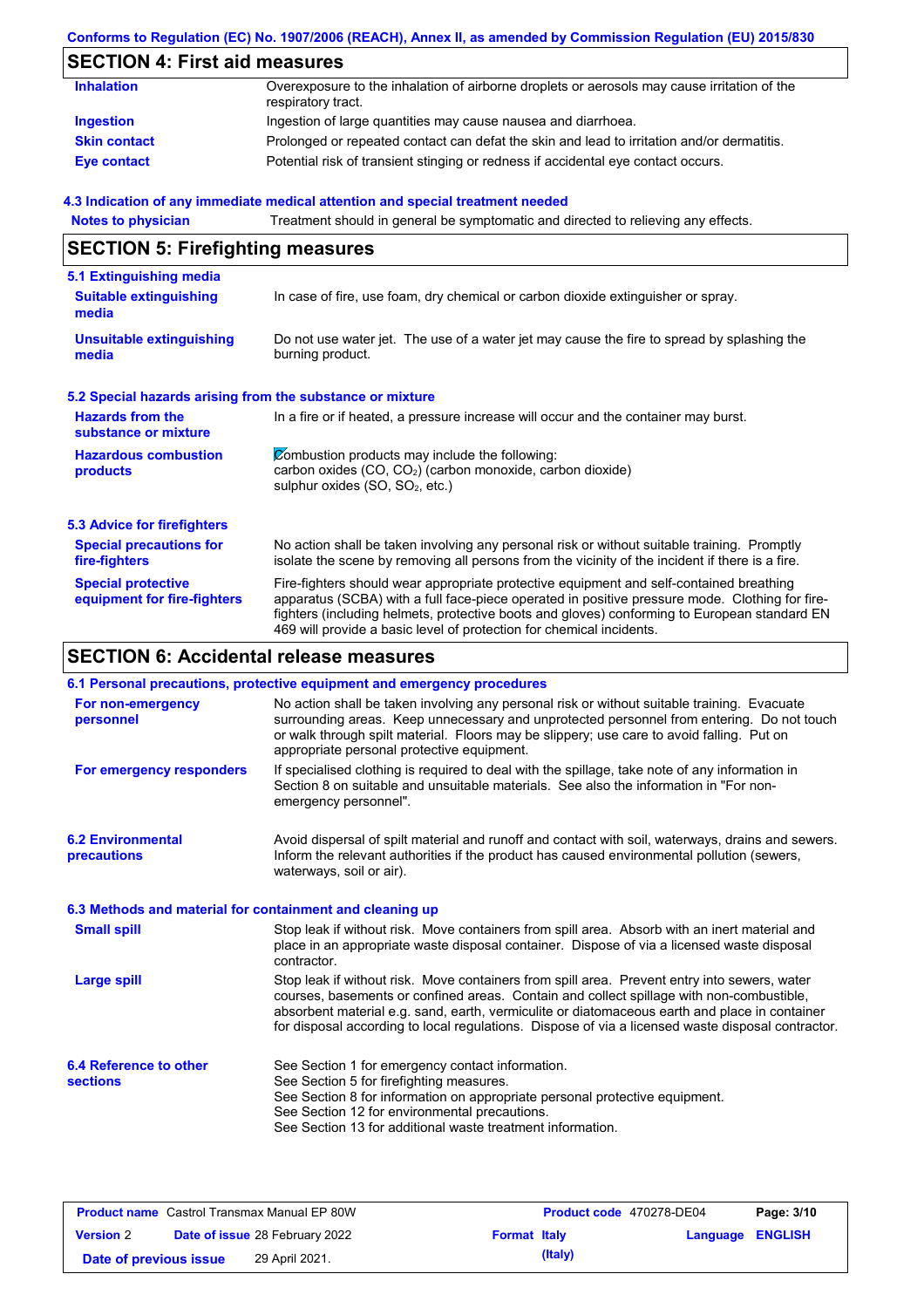### **SECTION 7: Handling and storage**

| 7.1 Precautions for safe handling                                             |                                                                                                                                                                                                                                                                                                                                                                                                                                                                                          |
|-------------------------------------------------------------------------------|------------------------------------------------------------------------------------------------------------------------------------------------------------------------------------------------------------------------------------------------------------------------------------------------------------------------------------------------------------------------------------------------------------------------------------------------------------------------------------------|
| <b>Protective measures</b>                                                    | Put on appropriate personal protective equipment.                                                                                                                                                                                                                                                                                                                                                                                                                                        |
| <b>Advice on general</b><br>occupational hygiene                              | Eating, drinking and smoking should be prohibited in areas where this material is handled,<br>stored and processed. Wash thoroughly after handling. Remove contaminated clothing and<br>protective equipment before entering eating areas. See also Section 8 for additional<br>information on hygiene measures.                                                                                                                                                                         |
| <b>7.2 Conditions for safe</b><br>storage, including any<br>incompatibilities | Store in accordance with local requlations. Store in a dry, cool and well-ventilated area, away<br>from incompatible materials (see Section 10). Keep away from heat and direct sunlight. Keep<br>container tightly closed and sealed until ready for use. Containers that have been opened must<br>be carefully resealed and kept upright to prevent leakage. Store and use only in equipment/<br>containers designed for use with this product. Do not store in unlabelled containers. |
| <b>Not suitable</b>                                                           | Prolonged exposure to elevated temperature                                                                                                                                                                                                                                                                                                                                                                                                                                               |
| 7.3 Specific end use(s)                                                       |                                                                                                                                                                                                                                                                                                                                                                                                                                                                                          |
| <b>Recommendations</b>                                                        | See section 1.2 and Exposure scenarios in annex, if applicable.                                                                                                                                                                                                                                                                                                                                                                                                                          |

### **SECTION 8: Exposure controls/personal protection**

#### **8.1 Control parameters**

**Occupational exposure limits** No exposure limit value known.

Whilst specific OELs for certain components may be shown in this section, other components may be present in any mist, vapour or dust produced. Therefore, the specific OELs may not be applicable to the product as a whole and are provided for guidance only.

#### **Recommended monitoring procedures**

If this product contains ingredients with exposure limits, personal, workplace atmosphere or biological monitoring may be required to determine the effectiveness of the ventilation or other control measures and/or the necessity to use respiratory protective equipment. Reference should be made to monitoring standards, such as the following: European Standard EN 689 (Workplace atmospheres - Guidance for the assessment of exposure by inhalation to chemical agents for comparison with limit values and measurement strategy) European Standard EN 14042 (Workplace atmospheres - Guide for the application and use of procedures for the assessment of exposure to chemical and biological agents) European Standard EN 482 (Workplace atmospheres - General requirements for the performance of procedures for the measurement of chemical agents) Reference to national guidance documents for methods for the determination of hazardous substances will also be required.

### **Derived No Effect Level**

No DNELs/DMELs available.

#### **Predicted No Effect Concentration**

No PNECs available

| <b>Appropriate engineering</b><br><b>controls</b>  | Provide exhaust ventilation or other engineering controls to keep the relevant airborne<br>concentrations below their respective occupational exposure limits.<br>All activities involving chemicals should be assessed for their risks to health, to ensure<br>exposures are adequately controlled. Personal protective equipment should only be considered<br>after other forms of control measures (e.g. engineering controls) have been suitably evaluated.<br>Personal protective equipment should conform to appropriate standards, be suitable for use, be<br>kept in good condition and properly maintained.<br>Your supplier of personal protective equipment should be consulted for advice on selection and<br>appropriate standards. For further information contact your national organisation for standards.<br>The final choice of protective equipment will depend upon a risk assessment. It is important to<br>ensure that all items of personal protective equipment are compatible. |  |  |  |
|----------------------------------------------------|---------------------------------------------------------------------------------------------------------------------------------------------------------------------------------------------------------------------------------------------------------------------------------------------------------------------------------------------------------------------------------------------------------------------------------------------------------------------------------------------------------------------------------------------------------------------------------------------------------------------------------------------------------------------------------------------------------------------------------------------------------------------------------------------------------------------------------------------------------------------------------------------------------------------------------------------------------------------------------------------------------|--|--|--|
| <b>Individual protection measures</b>              |                                                                                                                                                                                                                                                                                                                                                                                                                                                                                                                                                                                                                                                                                                                                                                                                                                                                                                                                                                                                         |  |  |  |
| <b>Hygiene measures</b>                            | Wash hands, forearms and face thoroughly after handling chemical products, before eating,<br>smoking and using the lavatory and at the end of the working period. Ensure that eyewash<br>stations and safety showers are close to the workstation location.                                                                                                                                                                                                                                                                                                                                                                                                                                                                                                                                                                                                                                                                                                                                             |  |  |  |
| <b>Respiratory protection</b>                      | In case of insufficient ventilation, wear suitable respiratory equipment.<br>The correct choice of respiratory protection depends upon the chemicals being handled, the<br>conditions of work and use, and the condition of the respiratory equipment. Safety procedures<br>should be developed for each intended application. Respiratory protection equipment should<br>therefore be chosen in consultation with the supplier/manufacturer and with a full assessment<br>of the working conditions.                                                                                                                                                                                                                                                                                                                                                                                                                                                                                                   |  |  |  |
| <b>Eye/face protection</b>                         | Safety glasses with side shields.                                                                                                                                                                                                                                                                                                                                                                                                                                                                                                                                                                                                                                                                                                                                                                                                                                                                                                                                                                       |  |  |  |
| <b>Skin protection</b>                             |                                                                                                                                                                                                                                                                                                                                                                                                                                                                                                                                                                                                                                                                                                                                                                                                                                                                                                                                                                                                         |  |  |  |
| <b>Product name</b> Castrol Transmax Manual EP 80W | Product code 470278-DE04<br>Page: 4/10                                                                                                                                                                                                                                                                                                                                                                                                                                                                                                                                                                                                                                                                                                                                                                                                                                                                                                                                                                  |  |  |  |
| <b>Version 2</b>                                   | <b>ENGLISH</b><br>Date of issue 28 February 2022<br><b>Format Italy</b><br>Language                                                                                                                                                                                                                                                                                                                                                                                                                                                                                                                                                                                                                                                                                                                                                                                                                                                                                                                     |  |  |  |
| Date of previous issue                             | (Italy)<br>29 April 2021.                                                                                                                                                                                                                                                                                                                                                                                                                                                                                                                                                                                                                                                                                                                                                                                                                                                                                                                                                                               |  |  |  |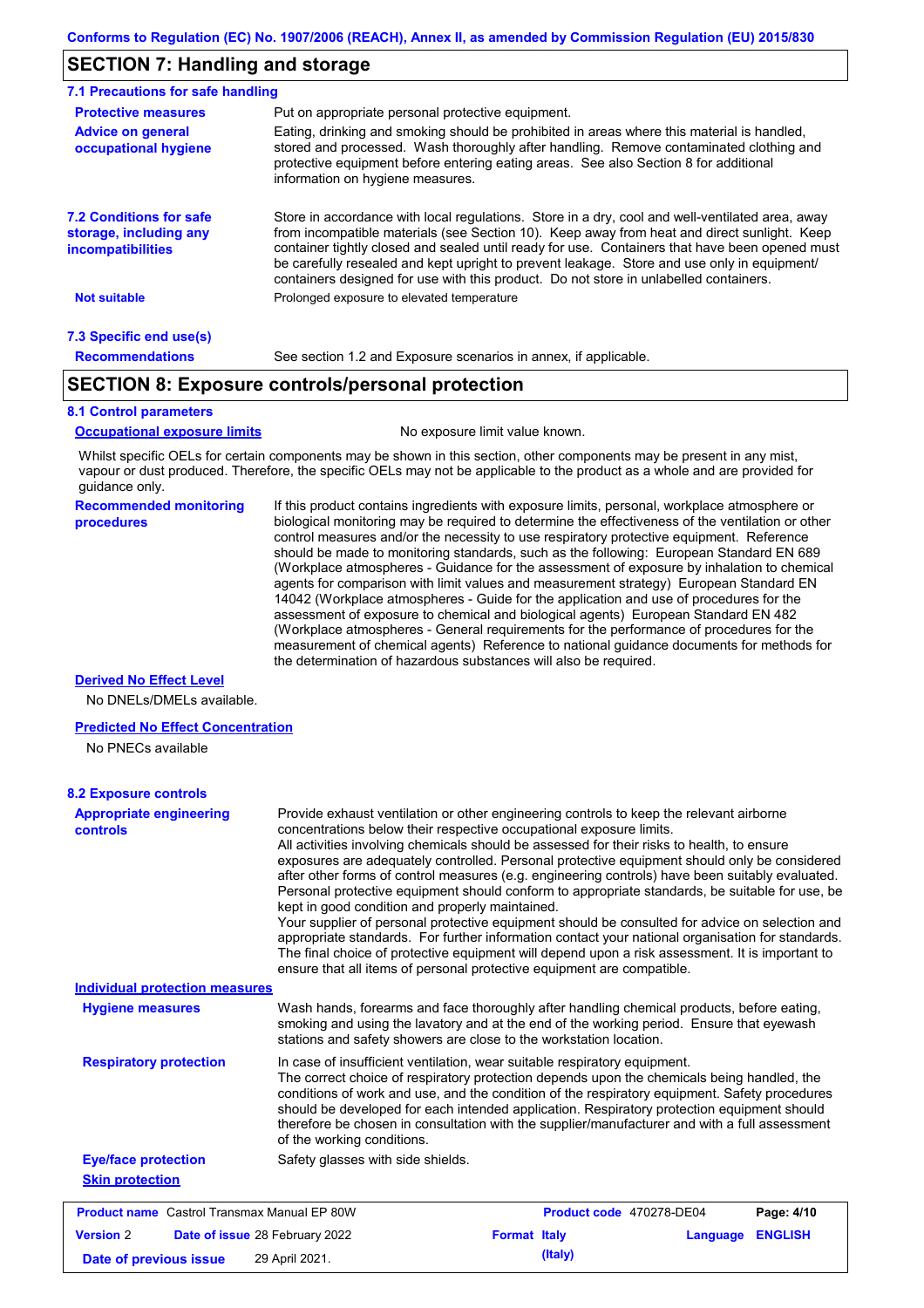### **SECTION 8: Exposure controls/personal protection**

#### **Hand protection General Information:**

Because specific work environments and material handling practices vary, safety procedures should be developed for each intended application. The correct choice of protective gloves depends upon the chemicals being handled, and the conditions of work and use. Most gloves provide protection for only a limited time before they must be discarded and replaced (even the best chemically resistant gloves will break down after repeated chemical exposures).

Gloves should be chosen in consultation with the supplier / manufacturer and taking account of a full assessment of the working conditions.

Recommended: Nitrile gloves. **Breakthrough time:**

Breakthrough time data are generated by glove manufacturers under laboratory test conditions and represent how long a glove can be expected to provide effective permeation resistance. It is important when following breakthrough time recommendations that actual workplace conditions are taken into account. Always consult with your glove supplier for up-to-date technical information on breakthrough times for the recommended glove type. Our recommendations on the selection of gloves are as follows:

Continuous contact:

Gloves with a minimum breakthrough time of 240 minutes, or >480 minutes if suitable gloves can be obtained.

If suitable gloves are not available to offer that level of protection, gloves with shorter breakthrough times may be acceptable as long as appropriate glove maintenance and replacement regimes are determined and adhered to.

Short-term / splash protection:

Recommended breakthrough times as above.

It is recognised that for short-term, transient exposures, gloves with shorter breakthrough times may commonly be used. Therefore, appropriate maintenance and replacement regimes must be determined and rigorously followed.

#### **Glove Thickness:**

For general applications, we recommend gloves with a thickness typically greater than 0.35 mm.

It should be emphasised that glove thickness is not necessarily a good predictor of glove resistance to a specific chemical, as the permeation efficiency of the glove will be dependent on the exact composition of the glove material. Therefore, glove selection should also be based on consideration of the task requirements and knowledge of breakthrough times. Glove thickness may also vary depending on the glove manufacturer, the glove type and the glove model. Therefore, the manufacturers' technical data should always be taken into account to ensure selection of the most appropriate glove for the task.

Note: Depending on the activity being conducted, gloves of varying thickness may be required for specific tasks. For example:

 • Thinner gloves (down to 0.1 mm or less) may be required where a high degree of manual dexterity is needed. However, these gloves are only likely to give short duration protection and would normally be just for single use applications, then disposed of.

 • Thicker gloves (up to 3 mm or more) may be required where there is a mechanical (as well as a chemical) risk i.e. where there is abrasion or puncture potential.

**Skin and body**

Use of protective clothing is good industrial practice.

Personal protective equipment for the body should be selected based on the task being performed and the risks involved and should be approved by a specialist before handling this product.

Cotton or polyester/cotton overalls will only provide protection against light superficial contamination that will not soak through to the skin. Overalls should be laundered on a regular basis. When the risk of skin exposure is high (e.g. when cleaning up spillages or if there is a risk of splashing) then chemical resistant aprons and/or impervious chemical suits and boots will be required.

| <b>Product name</b> Castrol Transmax Manual EP 80W        |  | Product code 470278-DE04 |  | Page: 5/10              |  |  |
|-----------------------------------------------------------|--|--------------------------|--|-------------------------|--|--|
| <b>Date of issue 28 February 2022</b><br><b>Version 2</b> |  | <b>Format Italy</b>      |  | <b>Language ENGLISH</b> |  |  |
| Date of previous issue                                    |  | 29 April 2021.           |  | (Italy)                 |  |  |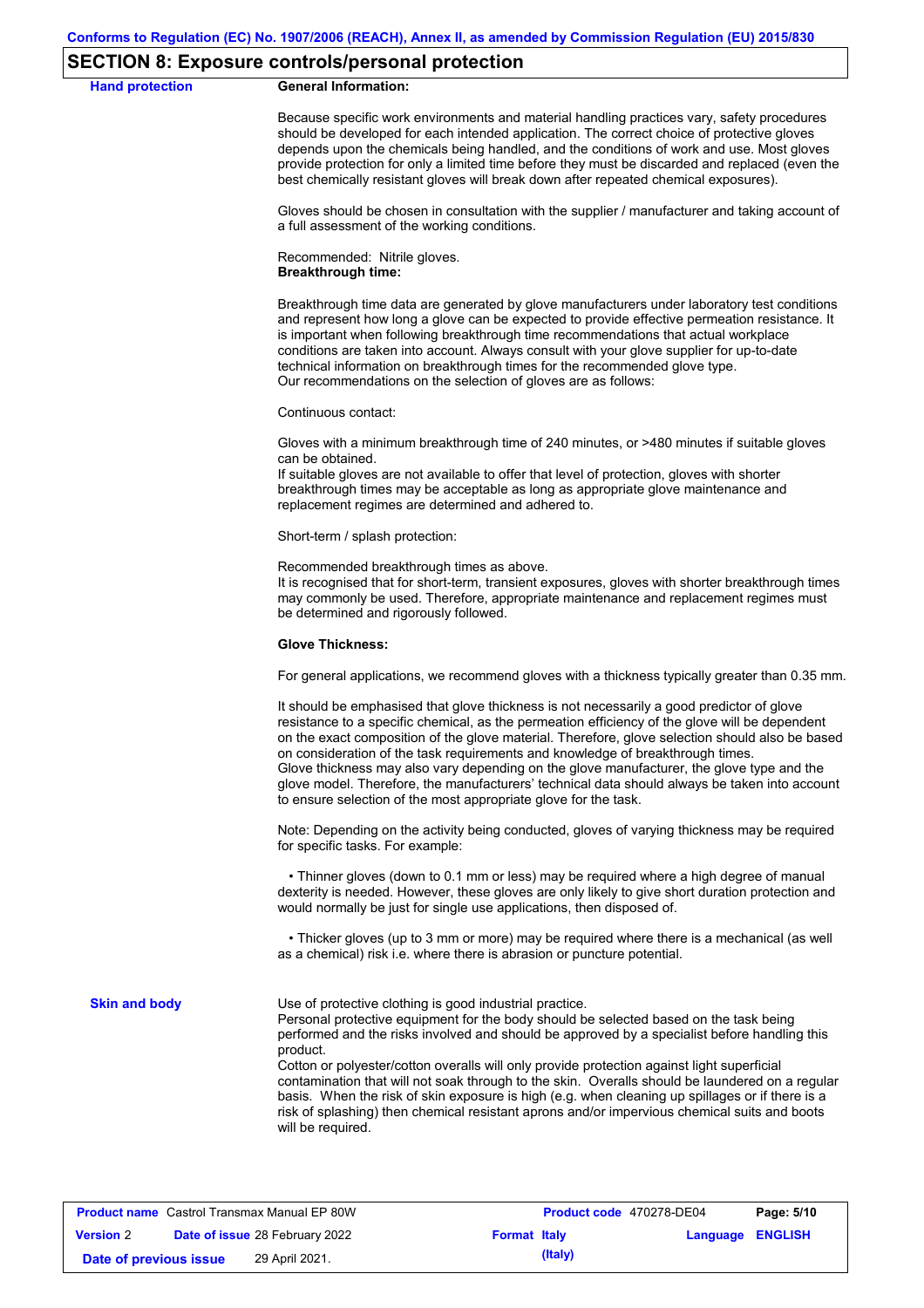# **SECTION 8: Exposure controls/personal protection**

| <b>Refer to standards:</b>                | Respiratory protection: EN 529<br>Gloves: EN 420, EN 374<br>Eye protection: EN 166<br>Filtering half-mask: EN 149<br>Filtering half-mask with valve: EN 405<br>Half-mask: EN 140 plus filter<br>Full-face mask: EN 136 plus filter<br>Particulate filters: EN 143<br>Gas/combined filters: EN 14387                           |
|-------------------------------------------|-------------------------------------------------------------------------------------------------------------------------------------------------------------------------------------------------------------------------------------------------------------------------------------------------------------------------------|
| <b>Environmental exposure</b><br>controls | Emissions from ventilation or work process equipment should be checked to ensure they<br>comply with the requirements of environmental protection legislation. In some cases, fume<br>scrubbers, filters or engineering modifications to the process equipment will be necessary to<br>reduce emissions to acceptable levels. |

# **SECTION 9: Physical and chemical properties**

The conditions of measurement of all properties are at standard temperature and pressure unless otherwise indicated.

### **9.1 Information on basic physical and chemical properties**

| <b>Appearance</b>                                      |                                       |
|--------------------------------------------------------|---------------------------------------|
| <b>Physical state</b>                                  | Liquid.                               |
| <b>Colour</b>                                          | Yellow. [Light]                       |
| <b>Odour</b>                                           | Not available.                        |
| <b>Odour threshold</b>                                 | Not available.                        |
| рH                                                     | Not applicable.                       |
| <b>Melting point/freezing point</b>                    | Not available.                        |
| Initial boiling point and boiling<br>range             | Not available.                        |
| <b>Pour point</b>                                      | -39 °C                                |
| <b>Flash point</b>                                     | Open cup: >180°C (>356°F) [Cleveland] |
| <b>Evaporation rate</b>                                | Not available.                        |
| <b>Flammability (solid, gas)</b>                       | Not available.                        |
| <b>Upper/lower flammability or</b><br>explosive limits | Not available.                        |

#### **Vapour pressure**

### Not available.

|                                                   |                                                                                                                                           |           | Vapour Pressure at 20°C |                    | Vapour pressure at 50°C |     |               |
|---------------------------------------------------|-------------------------------------------------------------------------------------------------------------------------------------------|-----------|-------------------------|--------------------|-------------------------|-----|---------------|
|                                                   | <b>Ingredient name</b>                                                                                                                    | mm Hg kPa |                         | <b>Method</b>      | m <sub>m</sub><br>Hg    | kPa | <b>Method</b> |
|                                                   | Distillates (petroleum),<br>hydrotreated heavy<br>paraffinic                                                                              | < 0.08    | < 0.011                 | <b>ASTM D 5191</b> |                         |     |               |
| <b>Vapour density</b>                             | Not available.                                                                                                                            |           |                         |                    |                         |     |               |
| <b>Relative density</b>                           | Not available.                                                                                                                            |           |                         |                    |                         |     |               |
| <b>Density</b>                                    | <1000 kg/m <sup>3</sup> (<1 g/cm <sup>3</sup> ) at 15°C                                                                                   |           |                         |                    |                         |     |               |
| <b>Solubility(ies)</b>                            | insoluble in water.                                                                                                                       |           |                         |                    |                         |     |               |
| <b>Partition coefficient: n-octanol/</b><br>water | Not applicable.                                                                                                                           |           |                         |                    |                         |     |               |
| <b>Auto-ignition temperature</b>                  | Not available.                                                                                                                            |           |                         |                    |                         |     |               |
| <b>Decomposition temperature</b>                  | Not available.                                                                                                                            |           |                         |                    |                         |     |               |
| <b>Viscosity</b>                                  | Kinematic: 77.33 mm <sup>2</sup> /s (77.33 cSt) at $40^{\circ}$ C<br>Kinematic: 9.5 to 10.5 mm <sup>2</sup> /s (9.5 to 10.5 cSt) at 100°C |           |                         |                    |                         |     |               |
| <b>Explosive properties</b>                       | Not available.                                                                                                                            |           |                         |                    |                         |     |               |
| <b>Oxidising properties</b>                       | Not available.                                                                                                                            |           |                         |                    |                         |     |               |
| <b>Particle characteristics</b>                   |                                                                                                                                           |           |                         |                    |                         |     |               |
| <b>Median particle size</b>                       | Not applicable.                                                                                                                           |           |                         |                    |                         |     |               |
| 9.2 Other information                             |                                                                                                                                           |           |                         |                    |                         |     |               |
| No additional information.                        |                                                                                                                                           |           |                         |                    |                         |     |               |

| <b>Product name</b> Castrol Transmax Manual EP 80W |  |                                       | Product code 470278-DE04 | Page: 6/10 |                         |  |
|----------------------------------------------------|--|---------------------------------------|--------------------------|------------|-------------------------|--|
| <b>Version 2</b>                                   |  | <b>Date of issue 28 February 2022</b> | <b>Format Italy</b>      |            | <b>Language ENGLISH</b> |  |
| Date of previous issue                             |  | 29 April 2021.                        |                          | (Italy)    |                         |  |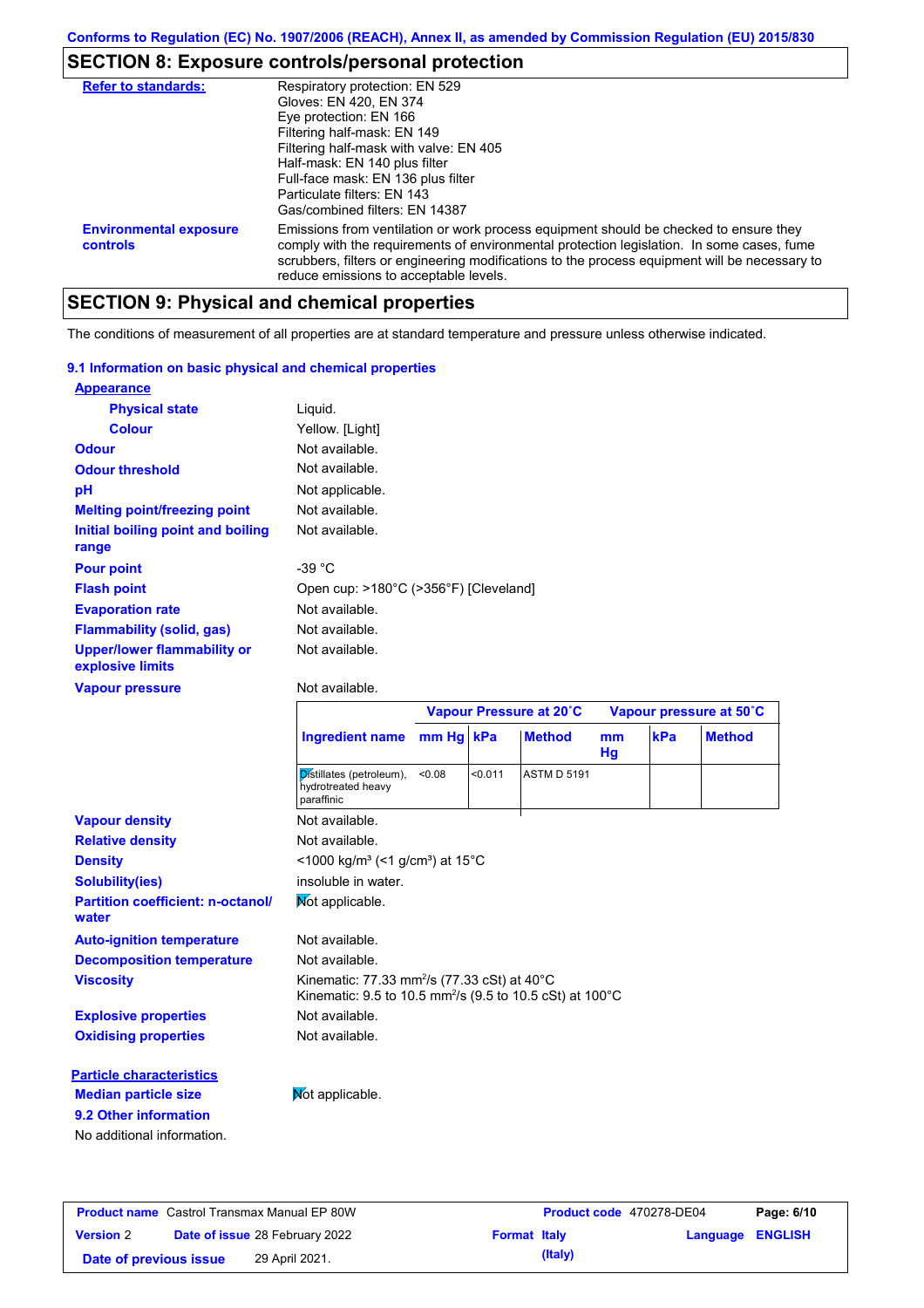| <b>SECTION 10: Stability and reactivity</b>       |                                                                                                                                                                         |  |  |
|---------------------------------------------------|-------------------------------------------------------------------------------------------------------------------------------------------------------------------------|--|--|
| <b>10.1 Reactivity</b>                            | No specific test data available for this product. Refer to Conditions to avoid and Incompatible<br>materials for additional information.                                |  |  |
| <b>10.2 Chemical stability</b>                    | The product is stable.                                                                                                                                                  |  |  |
| <b>10.3 Possibility of</b><br>hazardous reactions | Under normal conditions of storage and use, hazardous reactions will not occur.<br>Under normal conditions of storage and use, hazardous polymerisation will not occur. |  |  |
| <b>10.4 Conditions to avoid</b>                   | Avoid all possible sources of ignition (spark or flame).                                                                                                                |  |  |
| 10.5 Incompatible materials                       | Reactive or incompatible with the following materials: oxidising materials.                                                                                             |  |  |
| <b>10.6 Hazardous</b><br>decomposition products   | Under normal conditions of storage and use, hazardous decomposition products should not be<br>produced.                                                                 |  |  |

# **SECTION 11: Toxicological information**

| 11.1 Information on toxicological effects          |                                                                                                                             |
|----------------------------------------------------|-----------------------------------------------------------------------------------------------------------------------------|
| <b>Acute toxicity estimates</b>                    |                                                                                                                             |
| Not available.                                     |                                                                                                                             |
| <b>Information on likely</b><br>routes of exposure | Routes of entry anticipated: Dermal, Inhalation.                                                                            |
| <b>Potential acute health effects</b>              |                                                                                                                             |
| <b>Inhalation</b>                                  | Vapour inhalation under ambient conditions is not normally a problem due to low vapour<br>pressure.                         |
| <b>Ingestion</b>                                   | No known significant effects or critical hazards.                                                                           |
| <b>Skin contact</b>                                | Defatting to the skin. May cause skin dryness and irritation.                                                               |
| <b>Eye contact</b>                                 | No known significant effects or critical hazards.                                                                           |
|                                                    | Symptoms related to the physical, chemical and toxicological characteristics                                                |
| <b>Inhalation</b>                                  | May be harmful by inhalation if exposure to vapour, mists or fumes resulting from thermal<br>decomposition products occurs. |
| <b>Ingestion</b>                                   | No specific data.                                                                                                           |
| <b>Skin contact</b>                                | Adverse symptoms may include the following:<br>irritation<br>dryness<br>cracking                                            |
| <b>Eye contact</b>                                 | No specific data.                                                                                                           |
|                                                    | Delayed and immediate effects as well as chronic effects from short and long-term exposure                                  |
| <b>Inhalation</b>                                  | Overexposure to the inhalation of airborne droplets or aerosols may cause irritation of the<br>respiratory tract.           |
| <b>Ingestion</b>                                   | Ingestion of large quantities may cause nausea and diarrhoea.                                                               |
| <b>Skin contact</b>                                | Prolonged or repeated contact can defat the skin and lead to irritation and/or dermatitis.                                  |
| <b>Eye contact</b>                                 | Potential risk of transient stinging or redness if accidental eye contact occurs.                                           |
| <b>Potential chronic health effects</b>            |                                                                                                                             |
| <b>General</b>                                     | No known significant effects or critical hazards.                                                                           |
|                                                    |                                                                                                                             |
| <b>Carcinogenicity</b>                             | No known significant effects or critical hazards.                                                                           |
| <b>Mutagenicity</b>                                | No known significant effects or critical hazards.                                                                           |
| <b>Developmental effects</b>                       | No known significant effects or critical hazards.                                                                           |

## **SECTION 12: Ecological information**

**12.1 Toxicity**

**Environmental hazards** Not classified as dangerous

### **12.2 Persistence and degradability**

Expected to be biodegradable.

### **12.3 Bioaccumulative potential**

This product is not expected to bioaccumulate through food chains in the environment.

| <b>Product name</b> Castrol Transmax Manual EP 80W |  |                                       | Product code 470278-DE04 |         | Page: 7/10              |  |
|----------------------------------------------------|--|---------------------------------------|--------------------------|---------|-------------------------|--|
| <b>Version 2</b>                                   |  | <b>Date of issue 28 February 2022</b> | <b>Format Italy</b>      |         | <b>Language ENGLISH</b> |  |
| Date of previous issue                             |  | 29 April 2021.                        |                          | (Italy) |                         |  |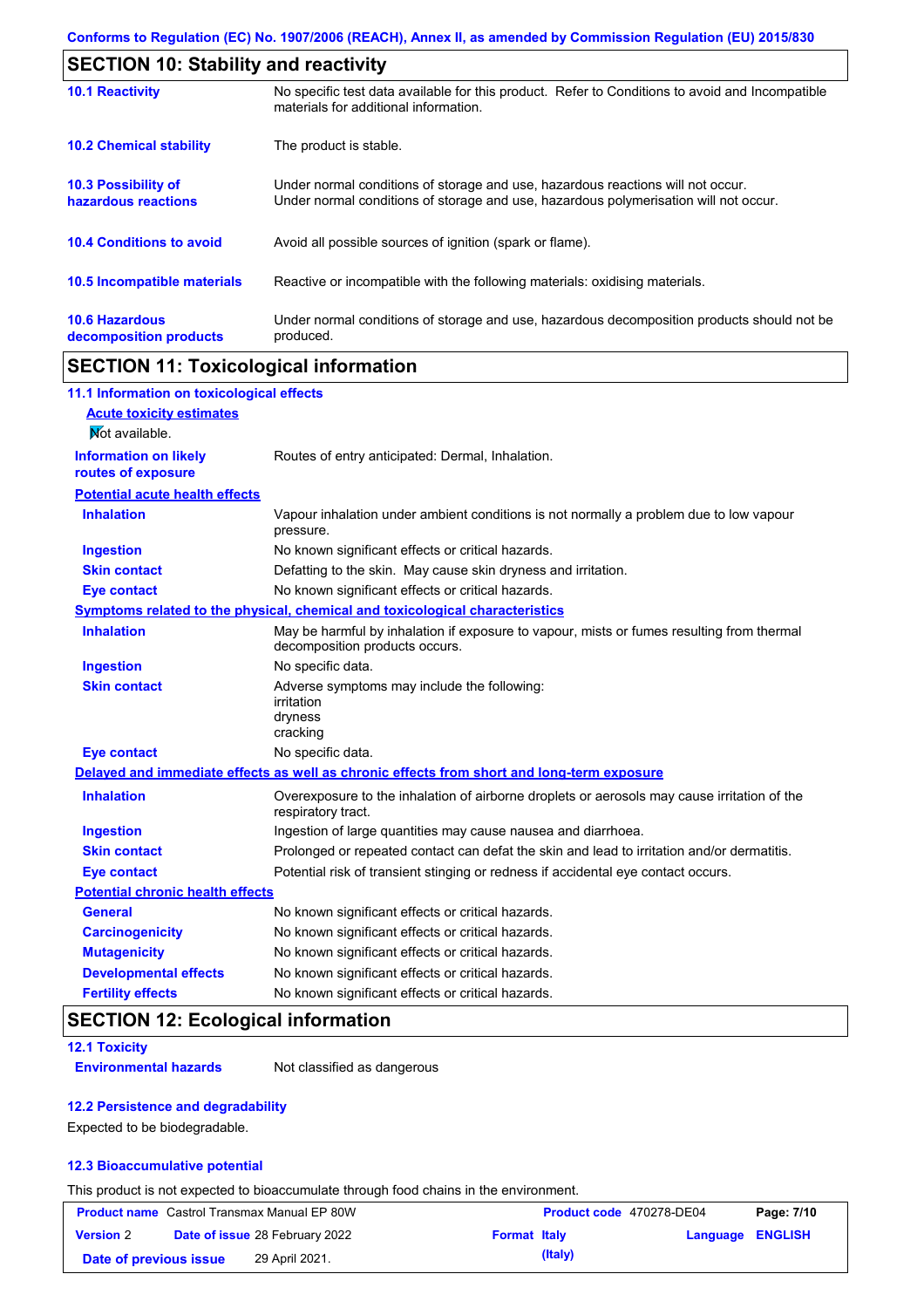### **SECTION 12: Ecological information**

| <b>Mobility</b>                                       | Spillages may penetrate the soil causing ground water contamination. |
|-------------------------------------------------------|----------------------------------------------------------------------|
| <b>Soil/water partition</b><br>coefficient $(K_{oc})$ | Not available.                                                       |
| <b>12.4 Mobility in soil</b>                          |                                                                      |

Product does not meet the criteria for PBT or vPvB according to Regulation (EC) No. 1907/2006, Annex XIII.

| 12.6 Other adverse effects                                                                                                                                                                                                                                                                                                                                                                                             |                                                                                                                           |
|------------------------------------------------------------------------------------------------------------------------------------------------------------------------------------------------------------------------------------------------------------------------------------------------------------------------------------------------------------------------------------------------------------------------|---------------------------------------------------------------------------------------------------------------------------|
| <b>Other ecological information</b>                                                                                                                                                                                                                                                                                                                                                                                    | Spills may form a film on water surfaces causing physical damage to organisms. Oxygen<br>transfer could also be impaired. |
| $\mathsf{A} \mathsf{F} \mathsf{A} \mathsf{F} \mathsf{I} \mathsf{A} \mathsf{I} \mathsf{A} \mathsf{I} \mathsf{B} \mathsf{I} \mathsf{I} \mathsf{I} \mathsf{I} \mathsf{I} \mathsf{I} \mathsf{I} \mathsf{I} \mathsf{I} \mathsf{I} \mathsf{I} \mathsf{I} \mathsf{I} \mathsf{I} \mathsf{I} \mathsf{I} \mathsf{I} \mathsf{I} \mathsf{I} \mathsf{I} \mathsf{I} \mathsf{I} \mathsf{I} \mathsf{I} \mathsf{I} \mathsf{I} \mathsf{$ |                                                                                                                           |

### **SECTION 13: Disposal considerations**

### **13.1 Waste treatment methods**

```
Product
```
**Methods of disposal**

Where possible, arrange for product to be recycled. Dispose of via an authorised person/ licensed waste disposal contractor in accordance with local regulations.

**Hazardous waste** Yes.

**European waste catalogue (EWC)**

| Waste code | <b>Waste designation</b>                                        |
|------------|-----------------------------------------------------------------|
| 13 02 05*  | mineral-based non-chlorinated engine, gear and lubricating oils |

However, deviation from the intended use and/or the presence of any potential contaminants may require an alternative waste disposal code to be assigned by the end user.

### **Packaging**

| <b>Methods of disposal</b> | Where possible, arrange for product to be recycled. Dispose of via an authorised person/<br>licensed waste disposal contractor in accordance with local regulations.                                                                    |
|----------------------------|-----------------------------------------------------------------------------------------------------------------------------------------------------------------------------------------------------------------------------------------|
| <b>Special precautions</b> | This material and its container must be disposed of in a safe way. Empty containers or liners<br>may retain some product residues. Avoid dispersal of spilt material and runoff and contact with<br>soil, waterways, drains and sewers. |
| <b>References</b>          | Commission 2014/955/EU<br>Directive 2008/98/EC                                                                                                                                                                                          |

# **SECTION 14: Transport information**

|                                                | <b>ADR/RID</b> | <b>ADN</b>     | <b>IMDG</b>    | <b>IATA</b>    |
|------------------------------------------------|----------------|----------------|----------------|----------------|
| 14.1 UN number                                 | Not regulated. | Not regulated. | Not regulated. | Not regulated. |
| 14.2 UN proper<br>shipping name                |                |                |                |                |
| <b>14.3 Transport</b><br>hazard class(es)      |                |                |                |                |
| 14.4 Packing<br>group                          |                |                |                |                |
| 14.5<br><b>Environmental</b><br><b>hazards</b> | No.            | No.            | No.            | No.            |
| <b>Additional</b><br>information               |                |                |                |                |

**14.6 Special precautions for user** Not available.

| <b>14.7 Transport in bulk</b> |  |
|-------------------------------|--|
| according to IMO              |  |
| instruments                   |  |

Not available.

| <b>Product name</b> Castrol Transmax Manual EP 80W |  |                                       | Product code 470278-DE04 | Page: 8/10 |                         |  |
|----------------------------------------------------|--|---------------------------------------|--------------------------|------------|-------------------------|--|
| <b>Version</b> 2                                   |  | <b>Date of issue 28 February 2022</b> | <b>Format Italy</b>      |            | <b>Language ENGLISH</b> |  |
| 29 April 2021.<br>Date of previous issue           |  |                                       |                          | (Italy)    |                         |  |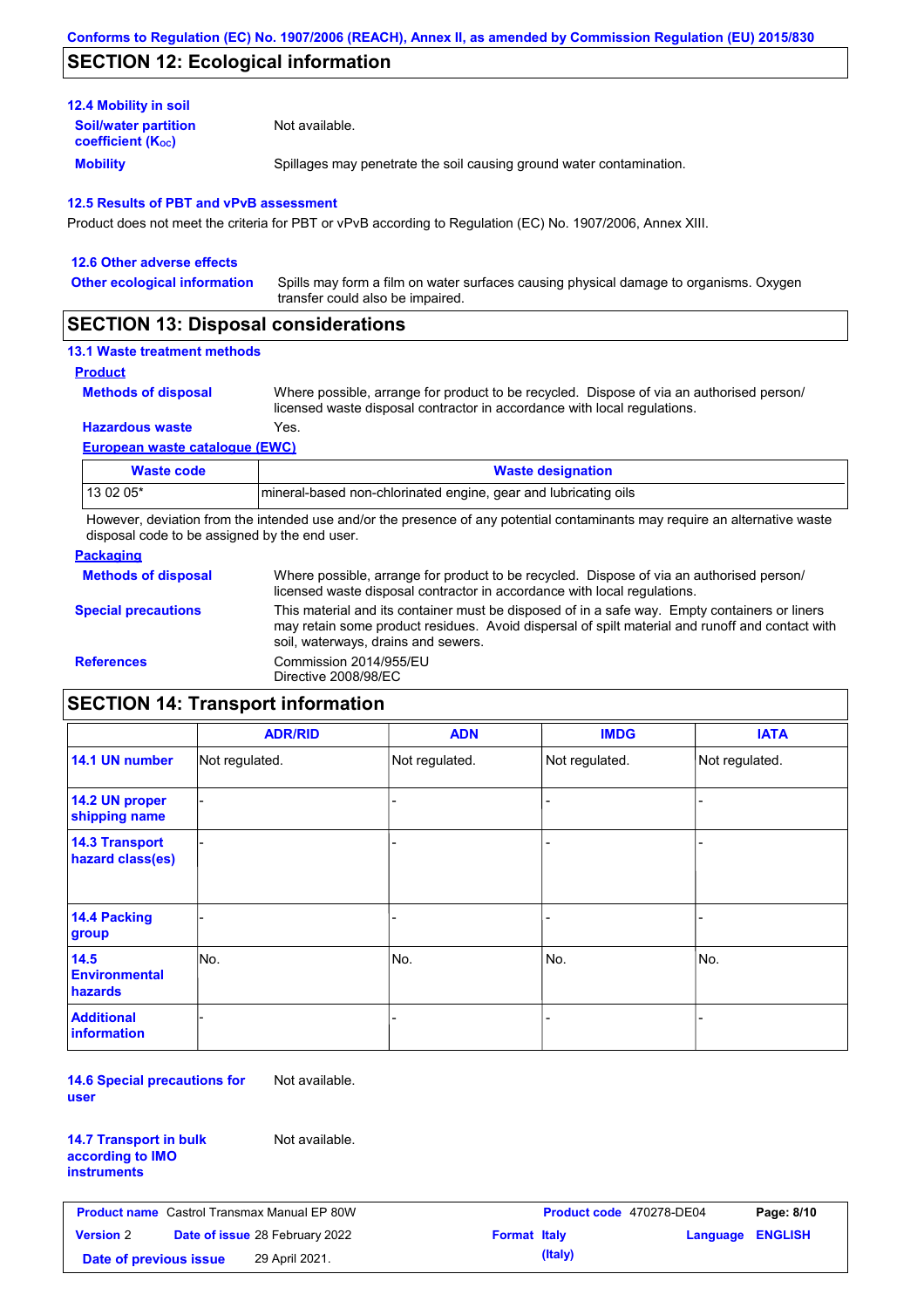# **SECTION 15: Regulatory information**

|                                                                | 15.1 Safety, health and environmental regulations/legislation specific for the substance or mixture                                                                                       |
|----------------------------------------------------------------|-------------------------------------------------------------------------------------------------------------------------------------------------------------------------------------------|
| EU Regulation (EC) No. 1907/2006 (REACH)                       |                                                                                                                                                                                           |
| <b>Annex XIV - List of substances subject to authorisation</b> |                                                                                                                                                                                           |
| <b>Annex XIV</b>                                               |                                                                                                                                                                                           |
| None of the components are listed.                             |                                                                                                                                                                                           |
| <b>Substances of very high concern</b>                         |                                                                                                                                                                                           |
| None of the components are listed.                             |                                                                                                                                                                                           |
| EU Regulation (EC) No. 1907/2006 (REACH)                       |                                                                                                                                                                                           |
| <b>Annex XVII - Restrictions</b>                               | Not applicable.                                                                                                                                                                           |
| on the manufacture,<br>placing on the market                   |                                                                                                                                                                                           |
| and use of certain                                             |                                                                                                                                                                                           |
| dangerous substances,                                          |                                                                                                                                                                                           |
| mixtures and articles                                          |                                                                                                                                                                                           |
| <b>Other regulations</b>                                       |                                                                                                                                                                                           |
| <b>REACH Status</b>                                            | The company, as identified in Section 1, sells this product in the EU in compliance with the<br>current requirements of REACH.                                                            |
| <b>United States inventory</b><br>(TSCA 8b)                    | All components are active or exempted.                                                                                                                                                    |
| <b>Australia inventory (AIIC)</b>                              | All components are listed or exempted.                                                                                                                                                    |
| <b>Canada inventory</b>                                        | All components are listed or exempted.                                                                                                                                                    |
| <b>China inventory (IECSC)</b>                                 | All components are listed or exempted.                                                                                                                                                    |
| <b>Japan inventory (CSCL)</b>                                  | All components are listed or exempted.                                                                                                                                                    |
| <b>Korea inventory (KECI)</b>                                  | All components are listed or exempted.                                                                                                                                                    |
| <b>Philippines inventory</b><br>(PICCS)                        | At least one component is not listed.                                                                                                                                                     |
| <b>Taiwan Chemical</b><br><b>Substances Inventory</b>          | All components are listed or exempted.                                                                                                                                                    |
| (TCSI)                                                         |                                                                                                                                                                                           |
| Ozone depleting substances (1005/2009/EU)<br>Not listed.       |                                                                                                                                                                                           |
|                                                                |                                                                                                                                                                                           |
| Prior Informed Consent (PIC) (649/2012/EU)<br>Not listed.      |                                                                                                                                                                                           |
| <b>Persistent Organic Pollutants</b>                           |                                                                                                                                                                                           |
| Not listed.                                                    |                                                                                                                                                                                           |
| <b>EU - Water framework directive - Priority substances</b>    |                                                                                                                                                                                           |
| None of the components are listed.                             |                                                                                                                                                                                           |
| <b>Seveso Directive</b>                                        |                                                                                                                                                                                           |
| This product is not controlled under the Seveso Directive.     |                                                                                                                                                                                           |
| <b>15.2 Chemical safety</b><br>assessment                      | A Chemical Safety Assessment has been carried out for one or more of the substances within<br>this mixture. A Chemical Safety Assessment has not been carried out for the mixture itself. |

# **SECTION 16: Other information**

| ADN = European Provisions concerning the International Carriage of Dangerous Goods by<br>Inland Waterway |
|----------------------------------------------------------------------------------------------------------|
| ADR = The European Agreement concerning the International Carriage of Dangerous Goods by<br>Road         |
| $ATE =$ Acute Toxicity Estimate                                                                          |
| <b>BCF</b> = Bioconcentration Factor                                                                     |
| CAS = Chemical Abstracts Service                                                                         |
| CLP = Classification, Labelling and Packaging Regulation [Regulation (EC) No. 1272/2008]                 |
| CSA = Chemical Safety Assessment                                                                         |
| CSR = Chemical Safety Report                                                                             |
| <b>DMEL = Derived Minimal Effect Level</b>                                                               |
| DNEL = Derived No Effect Level                                                                           |
| EINECS = European Inventory of Existing Commercial chemical Substances                                   |
| ES = Exposure Scenario                                                                                   |
|                                                                                                          |

| <b>Product name</b> Castrol Transmax Manual EP 80W |  |                                       | Product code 470278-DE04 | Page: 9/10 |                         |  |
|----------------------------------------------------|--|---------------------------------------|--------------------------|------------|-------------------------|--|
| <b>Version 2</b>                                   |  | <b>Date of issue 28 February 2022</b> | <b>Format Italy</b>      |            | <b>Language ENGLISH</b> |  |
| Date of previous issue                             |  | 29 April 2021.                        |                          | (Italy)    |                         |  |